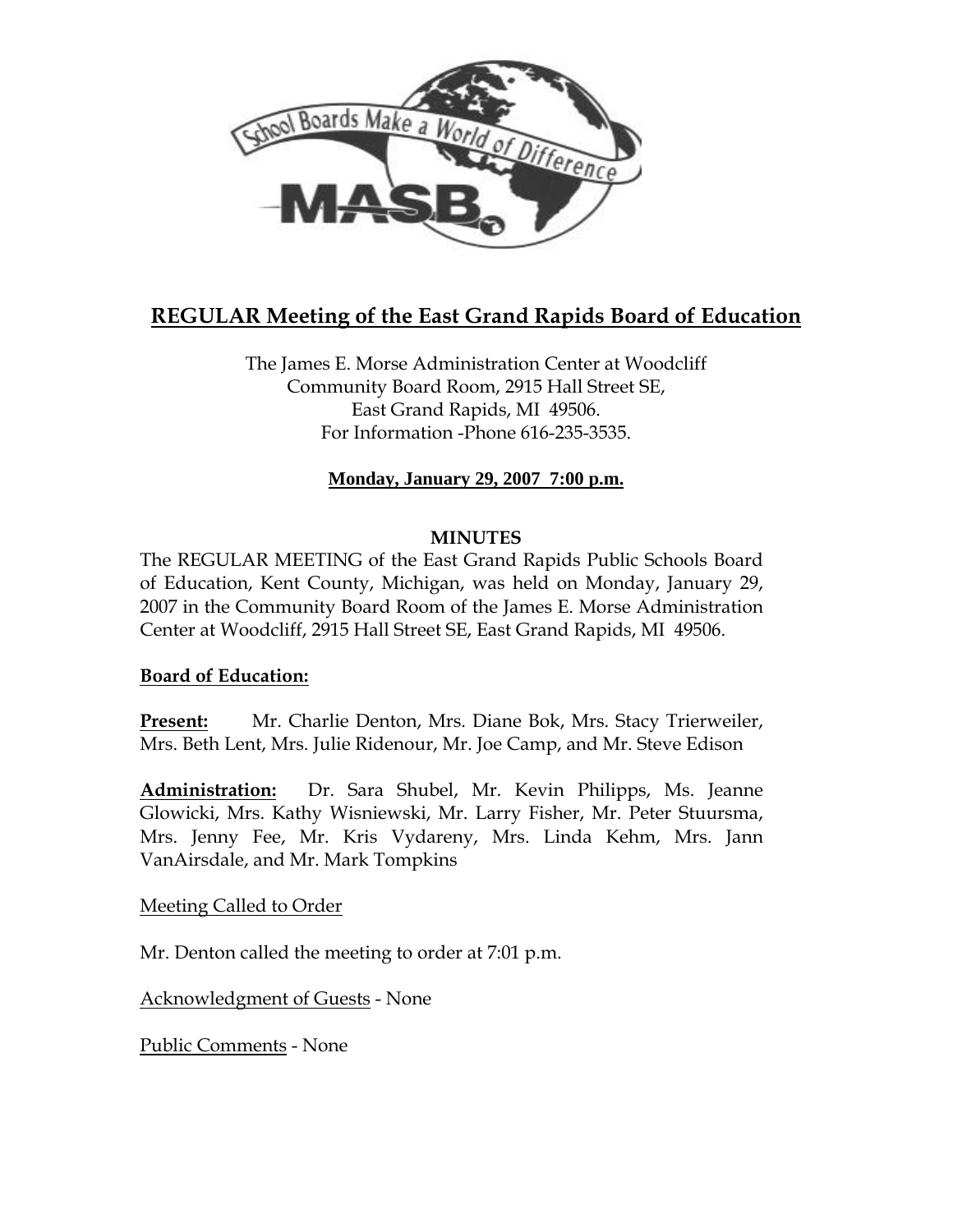Martin Luther King Day Presentation – Mrs. Lisa Loyd and Breton Downs Fifth Grade Students

Prior to the Martin Luther King, Jr. presentation, three of the students thanked the Board of Education for their work in the schools. The fifth grade students then sang a song in honor of Martin Luther King, Jr. Mrs. Loyd stated that the students had produced a short DVD of their artwork and singing and are selling the DVD's to parents and others. So far they have sold 37 DVD's and have raised \$247.00 from the sales with all proceeds going to the Martin Luther King, Jr. Foundation in Washington,  $D.C.$ 

Board Secretary's Report Communications to and from the Board – Mrs. Trierweiler

Mrs. Trierweiler stated that the Board received a thank you card from Anthony Morey (Middle School Social Studies) and Polly for the gift certificate to Schuler's following the birth of their daughter; a thank you card from Robbie Burke (Breton Downs Paraeducator) for the book in memory of her father; and a thank you card from Sandy Brooks (High School Special Education) and John for the gift certificate to Schuler's following the birth of their son.

# High School Student Council President's Report - Mr. Nathan Stevens

Mr. Stevens reported that Student Council has been very busy. They wrapped up the blood drive last week and it was a very successful drive. All service projects will be happening in the coming few weeks. Jimmy Gerken Day will be on the Friday prior to the Valentines dance. In the past it was Jimmy Gerken week and has now been shortened to a one-day celebration in remembrance of Jimmy. He read a letter from the Student Council to the Board members thanking them for all of their work in the district on behalf of the students and community.

### EGREA President's Report – Mrs. Nancy McSkimming

Mrs. McSkimming introduced the Lakeside Student Council President, 5th grader, Alex Weiss, who presented the Board members with candy bars thanking the Board for their work. Mrs. McSkimming reported the teachers are excited about the Professional Development Days coming in February. She thanked the Board for their work and presented them Starbucks Cards from the teachers association.

### Recognitions:

Recognition of We the People State Championship Team – Dr. Sara M. Shubel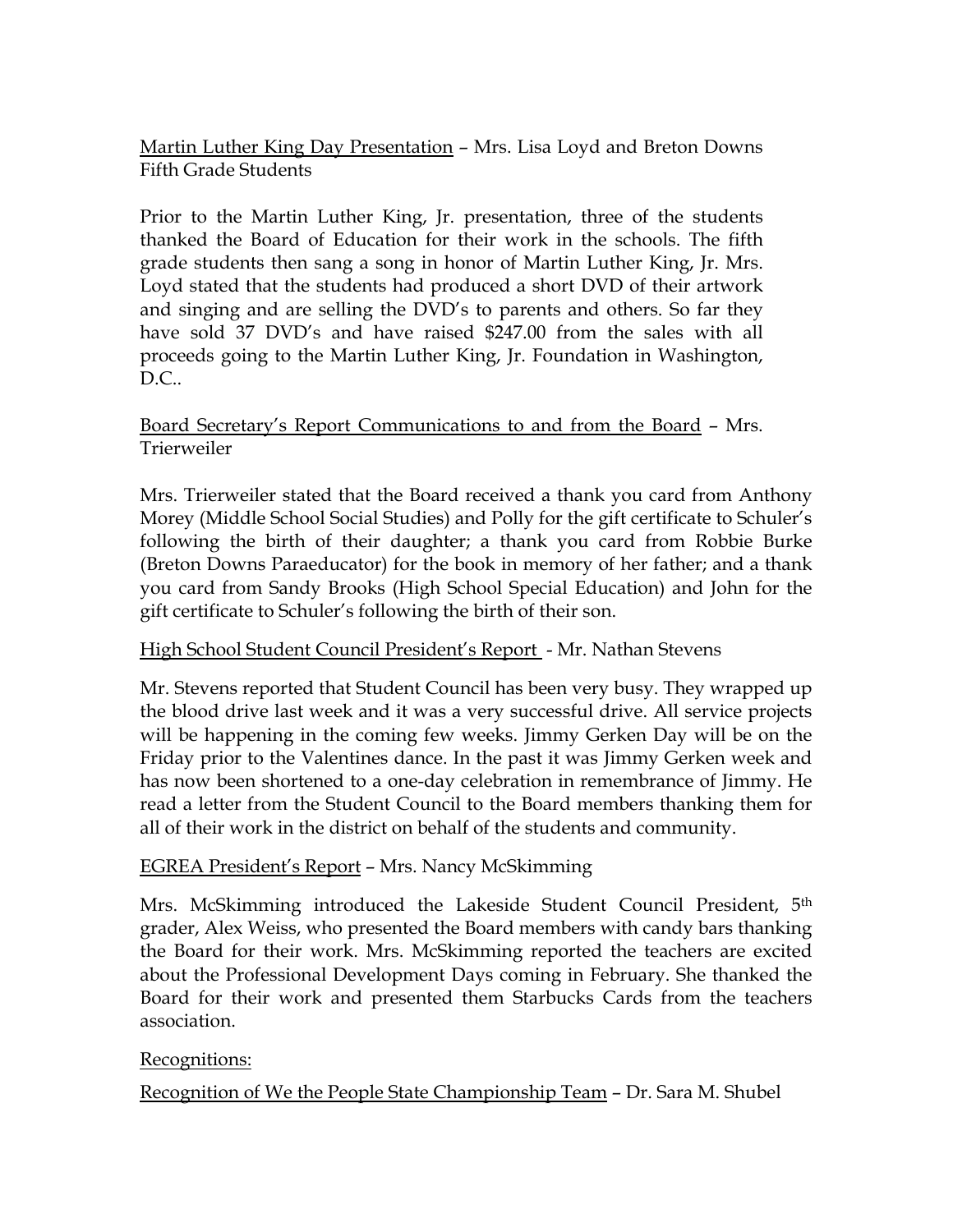The "We the People" team showed a short DVD of their competition in Lansing. Dr. Shubel and Mrs. Ridenour presented certificates from the district and City Mayor in recognition of their accomplishments to each of the "We the People" team members. The team will travel to Washington, D.C. in April for national finals. On Tuesday, January 30th at 7:00 p.m. in the PAC, the "We the People" team will give a presentation. Proceeds from admission will be put toward costs to travel to Washington, D.C. On April 14th there will be an auction to raise funds, more information to follow at a later date.

East Grand Rapids Board of Education Members for *School Board Recognition Month* January 2007 – Dr. Sara M. Shubel (Enclosure #8A)

Dr. Shubel thanked the Board for their work. Each Board member received a gift and cake was served to the Board and audience members.

Recognition of Mr. Pat Cwayna – Dr. Sara M. Shubel

Mr. Cwayna was not able to attend the meeting. His certificates will be mailed to him. Dr. Shubel acknowledged his 20 years of dedicated service to the High School.

Recognition of Mr. Doug Jenkins – Dr. Sara M. Shubel

Dr. Shubel presented Mr. Jenkins with a certificate from the Michigan Department of Education recognizing him for his work over the summer on curriculum integration of the technology standards and the GLCE's.

Recognition of Principal's Week – February 11-17, 2007 – Dr. Sara M. Shubel (Enclosure #8C)

Dr. Shubel thanked the Principals and Directors for all of their work and stated that they are one of the reasons East Grand Rapids has outstanding schools.

# *Discussion Items:*

# Athletic Facilities Assessment Committee Update – Mrs. Beth Lent

Mrs. Lent introduced the committee members who have been working on this committee. The committee is comprised of administrators from the schools, community members, staff from the City and parents. She reviewed the goals of this committee. The committee is discussing a possible bond proposal on the ballot at the November 2007 election. A full presentation to the Board and community will be made once plans are more final through the committee process. URS representatives Craig Newhouse, Fred Gore and Ralph Moxley reviewed for the Board tentative plans for the ballot issue. There are three major areas: 1)Buildings: proposed fitness center and auxiliary gym, press box, multilevel concession/restroom stand, ticket booth and storage area. 2) Fields: replacement of turf at Memorial Field and Mehney Field. 3) Parking areas: Site function and safety would consist of revised parking area and new drive from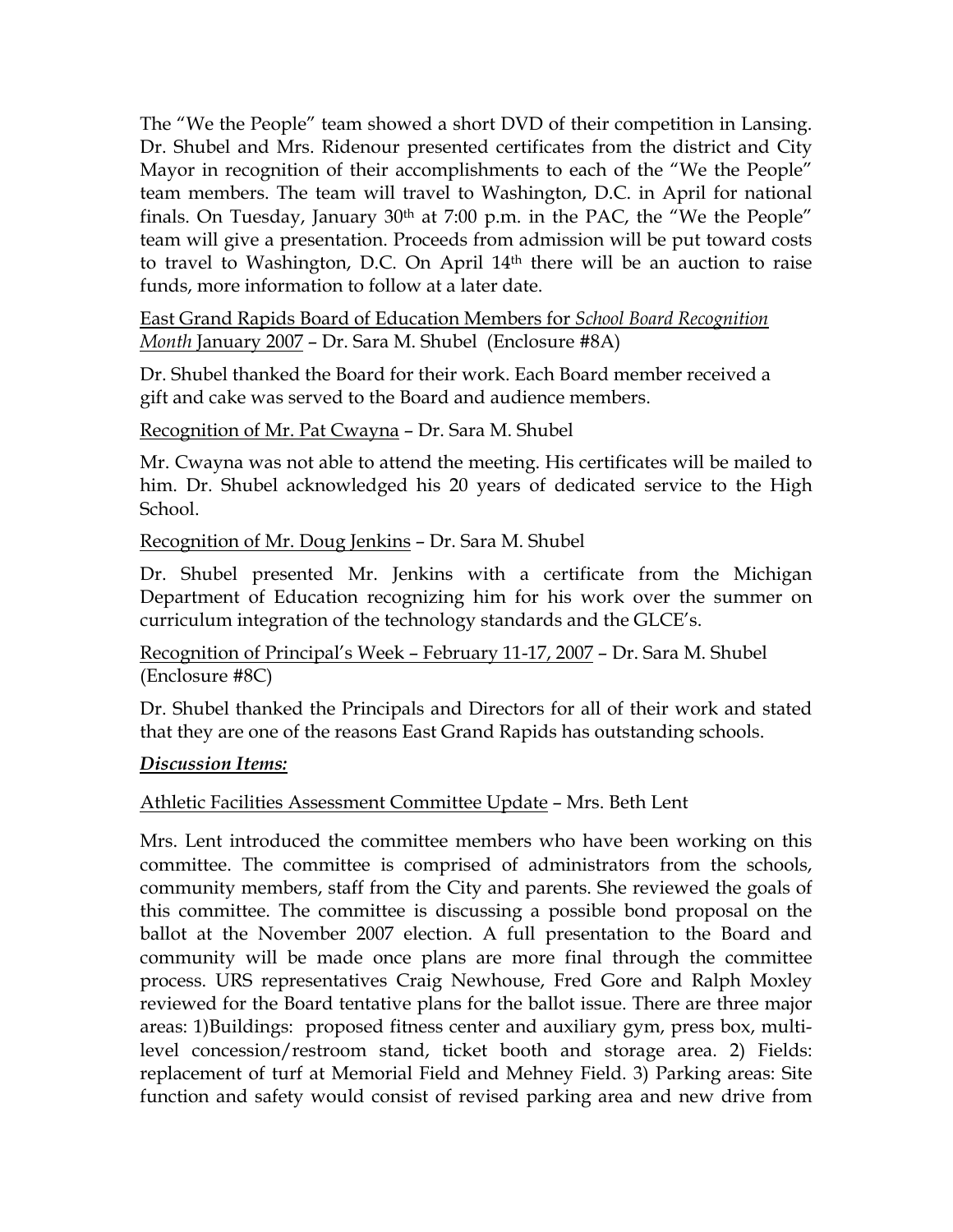Lake Drive and revision of the senior lot. The Board asked questions of the URS representatives.

Mr. Philipps reviewed a tentative timeline. February through May will consist of refining the project scope, gathering data on other facilities in other districts, and discussions with the City, school and community groups. There will be a final recommendation to the Board of Education in May and then a meeting will be set with the Treasury Department for approval. In August the Board would consider approval of a resolution to call the election and finally there would be the election date in November. He also reviewed cost considerations and discussed potential alternative funding opportunities for some portion of these facilities. The next update to the Board on this proposal will come in March with a detailed presentation in May and a recommendation for a Board resolution in August.

# Facilities Update – Mr. Joe Camp

Mr. Camp reviewed the ongoing Bond projects. He stated that Package #1 (Lakeside & Breton Downs) and Package #5 are already out for bid with bids due February 6. The other packages are on target to be put out according to the timeline. There is a website under construction to be rolled out in February. The website will contain all information about the various projects and timelines. It will be accessed from the EGRPS.org website.

# Food Service – Mr. Jeff. Sisson (Enclosure #11)

Mr. Philipps introduced Mr. Jeff Sisson. He was the top candidate out of a group of three candidates for the position of Food Service Director. Eric Neering, District Manager of Chartwells, gave a brief background of Jeff's qualifications. Jeff stated he is excited and honored to be working with East Grand Rapids Public Schools.

New High School Course Proposal – French 7-8 Honors – Mrs. Jeanne Glowicki and Mrs. Jennie Frazier (Enclosure #12)

New High School Course Proposal – French 9-10 Honors – Mrs. Jeanne Glowicki and Mrs. Jennie Frazier (Enclosure #13)

New High School Course Proposal – Latin 5-6 Honors – Mrs. Jeanne Glowicki and Mrs. Jennie Frazier (Enclosure #14)

New High School Course Proposal – Latin 7-8 Honors – Mrs. Jeanne Glowicki and Mrs. Jennie Frazier (Enclosure #15)

Mrs. Frazier gave a brief outline of each of the above courses. The Board had opportunity to ask questions and give comments.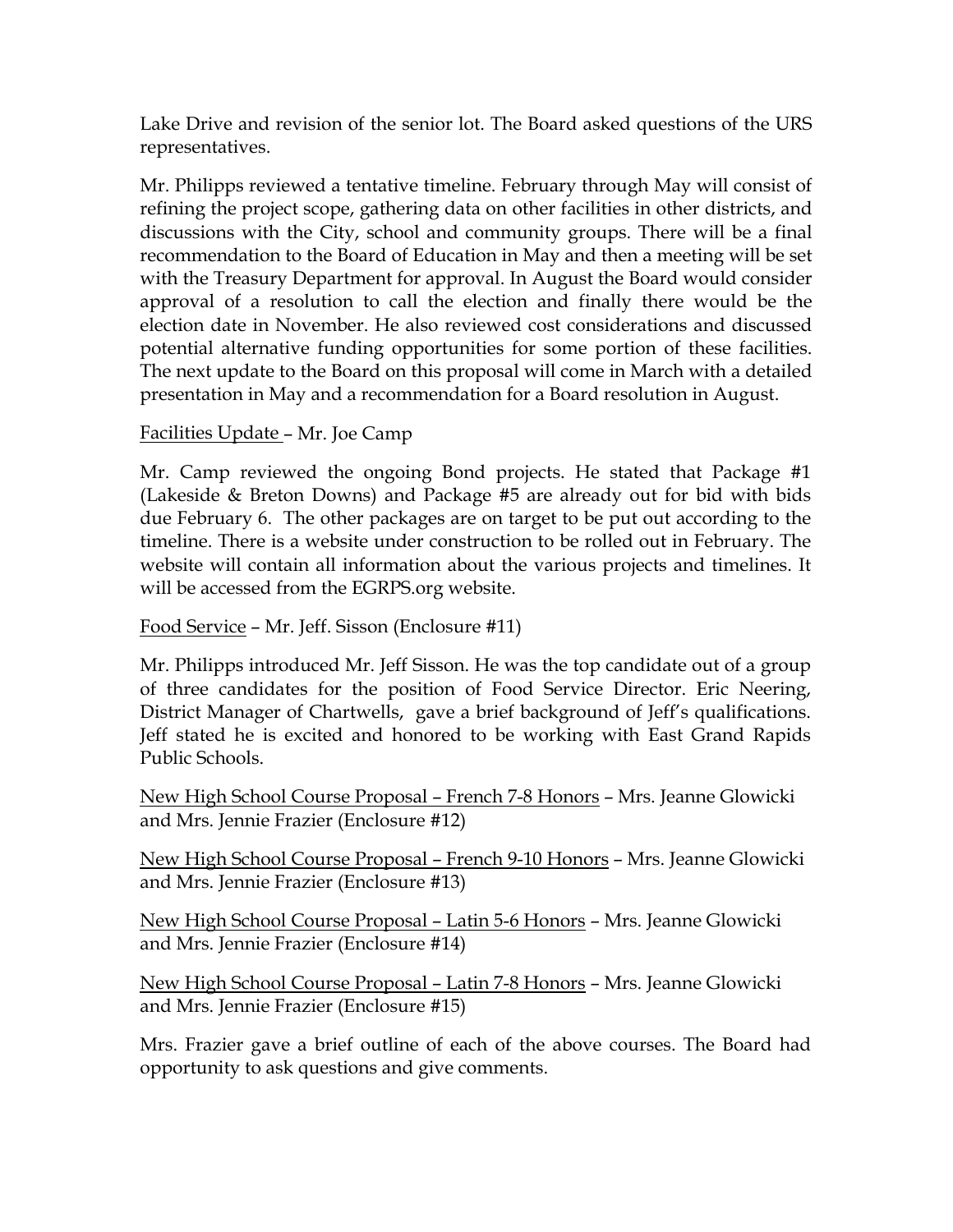New High School Course Proposal – Digital Photography – Mrs. Jeanne Glowicki and Mrs. Sharon Pollice (Enclosure #16)

Mr. Larry Fisher presented the outline of this course on behalf of Mrs. Pollice. The Board was given an opportunity to ask questions and give comments.

New High School Course Proposal – Forensic Science Genetics – Mrs. Jeanne Glowicki and Mrs. Mary Billman (Enclosure #17)

Mrs. Billman outlined for the Board the course specifics. The Board had opportunity to ask questions and give comments.

# Fall 2006 Grades 3-9 MEAP Report – Mr. Doug Jenkins (Enclosure #18)

Mr. Jenkins reviewed the fall MEAP scores for the Board. He stated that our scores are very strong and students have shown improvement in the writing scores in particular. All of the scores are scheduled to be reviewed by administrators and teachers to inform curricular and instructional decisions.

### Timeline for the 2007-08 Schools of Choice Program (Enclosure #19)

Dr. Shubel reviewed the timeline for the 2007-2008 Schools of Choice program. She stated that the Kent ISD Superintendents will meet in early February for final approval of the plan and the Board would be asked to approve that plan at the February 26, 2007 meeting. Also at that same meeting the Board will be asked to approve any openings that East Grand Rapids Public Schools may have. Dr. Shubel will continue to keep the Board informed of the process.

### *Action Items - Consent Agenda:*

| In order to save time during the meeting, we are    |
|-----------------------------------------------------|
| using a Consent Agenda. Items in the Consent        |
| Agenda include those that are routine or have been  |
| previously discussed by the Board of Education. Any |
| Board Member may request to have any item           |
| removed for a separate discussion and vote.         |
|                                                     |

Recommendation: Motion to approve the Consent Agenda Numbers 20 *through*\_\_24\_\_.

Approval of Minutes of REGULAR MEETING of 12/11/06 (Enclosure #20)

Approval of Minutes of SPECIAL MEETING on 1/22/07 (Enclosure #21)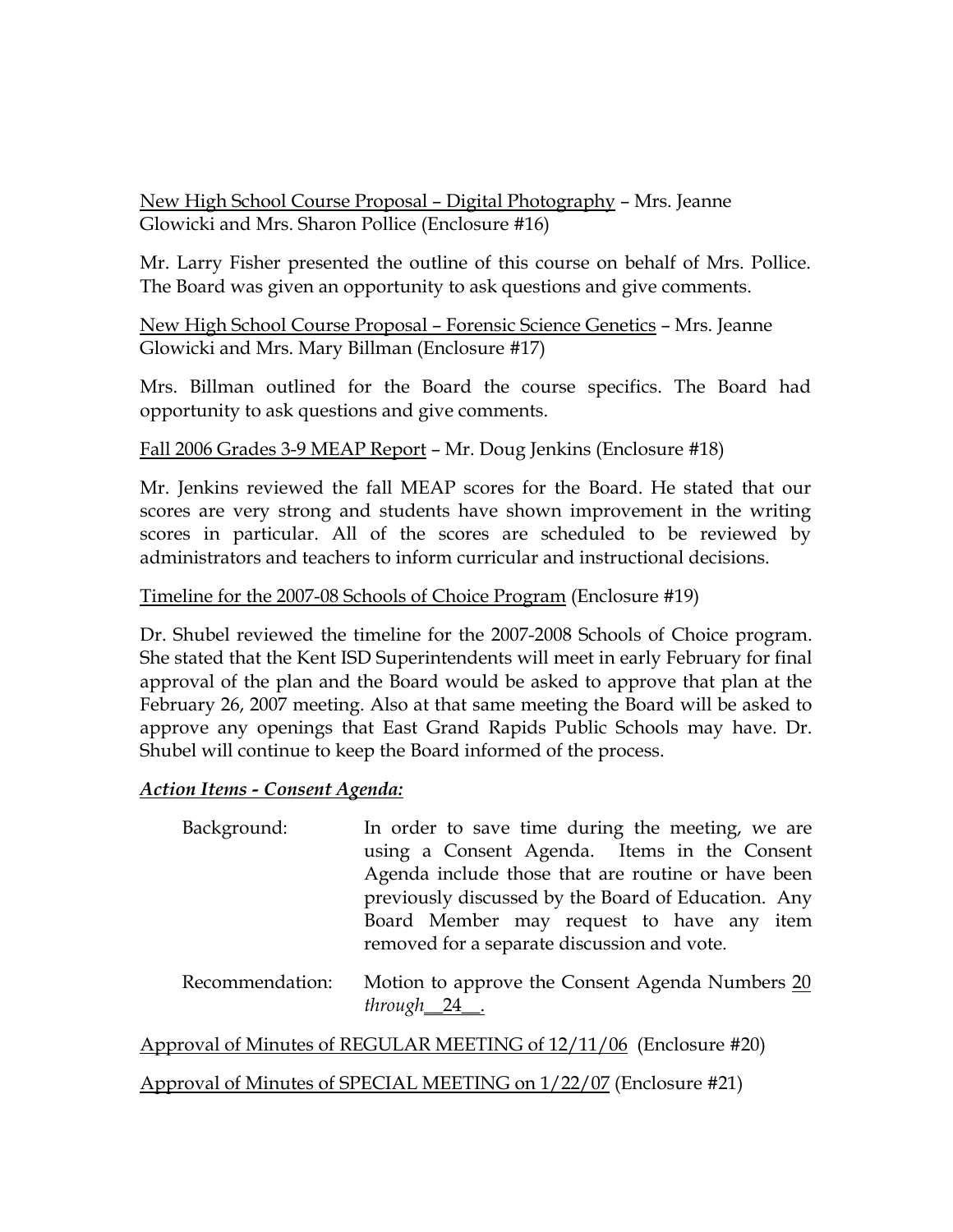# Approval of Payment of Bills for December 2006 (Enclosure #22)

# Approval of Overnight Student Activities (Enclosure #23)

 Background: In accordance with Board of Education Policy #7490, the Athletic Department has an additional trip and overnight athletic activity as outlined in Enclosure #23 for approval by the Board.

### Amendment to Administrators' Tax Sheltered Annuity Plan

Mrs. Lent moved to approve Consent Agenda Items #20-24. Mrs. Ridenour seconded the motion. Motion passed 7-0.

### *Other Action Items:*

# Approval of Michigan Merit Curriculum High School Graduation Requirements

The Instruction Office and the High School Administration request that the Board of Education approve the credit changes to our high school graduation requirements, as presented at the Special Meeting on January 22, 2007, so that we meet the established criteria set forth by the State Board of Education with regards to the Michigan Merit Curriculum High School Graduation Requirements.

Mrs. Lent moved to approve the Michigan Merit Curriculum High School Graduation Requirements as recommended by the Instruction Office and High School Administration. Mrs. Ridenour seconded the motion. There was much discussion by the Board of this mandate by the State Board of Education with many concerns expressed not only for this district but also other districts in our area. Motion passed 7-0.

# Approval of Security Camera Bid (Enclosure #26)

Request for proposals were sent to vendors to furnish security cameras and related equipment necessary to utilize cameras. Mr. Paul Bustanji of URS gave a brief overview of the process and the needs of the district.

Mr. Camp moved to accept the bid furnished by Riverside Integrated in the amount of \$79,548.00 as recommended by the Facilities Committee and Superintendent for security cameras and related equipment. Mrs. Trierweiler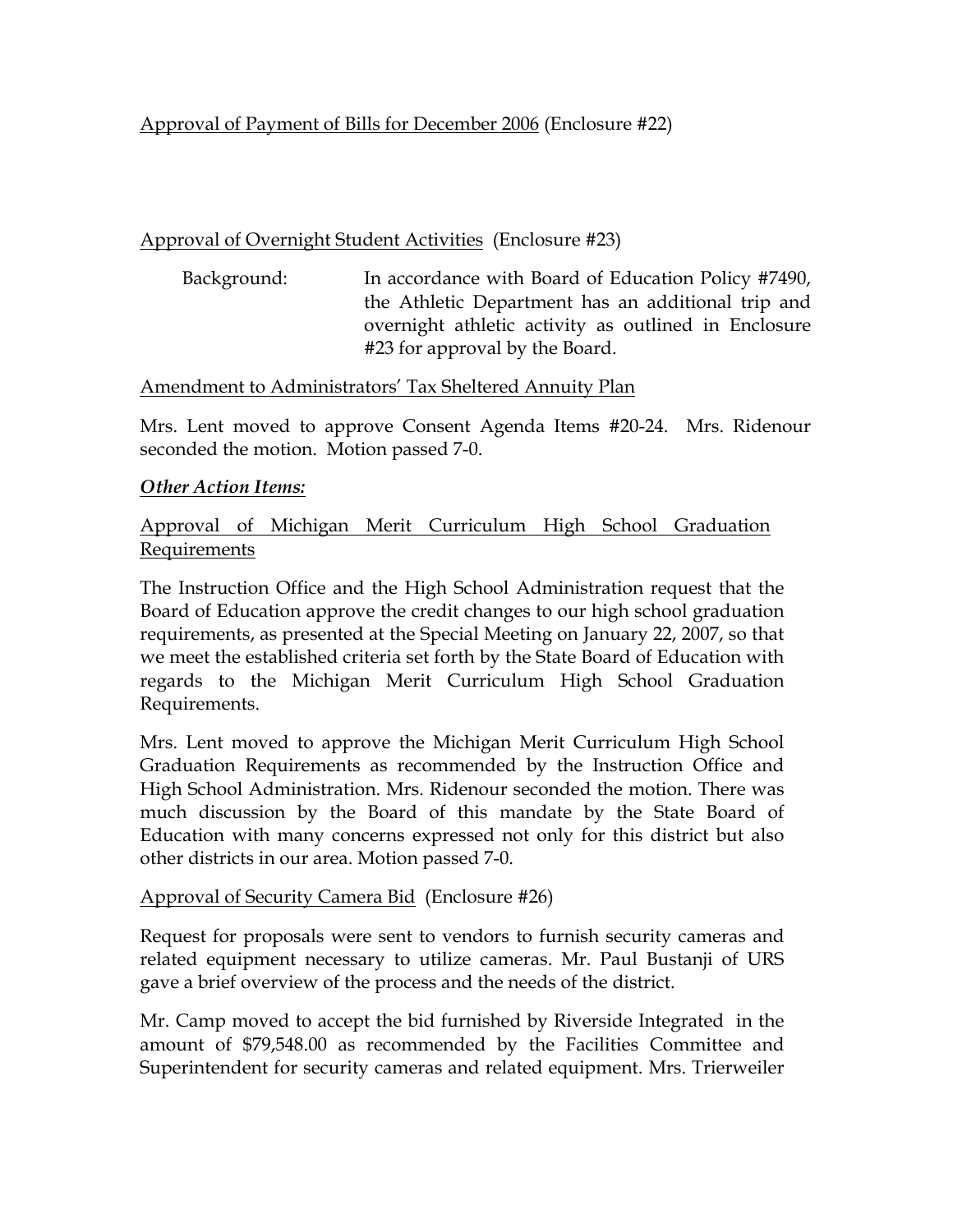seconded the motion. The Board discussed this bid prior to the vote. Motion passed 7-0.

# Approval of Y5-12 Math Curriculum

The Y5-12 Mathematics Curriculum Committee was presented to the Curriculum Advisory Team on January 9 and January 16 and to the Board of Education on January 22, 2007.

Mrs. Lent moved to approve the Y5-12 Math Curriculum and textbooks as presented at the January 22, 2007 Board meeting and recommended by the Assistant Superintendent of Instruction and the Superintendent. Mrs. Trierweiler seconded the motion. Motion passed 7-0.

### *Administrative Reports*

### Superintendent

# High School Transition Plan

Dr. Shubel stated that Mrs. Fee and Mr. Fisher have assumed the position of Associate Principals at the high school through the end of the year. Glen Mitcham has assumed some of the Assistant Principal responsibilities. The High School Principal position will be posted by the end of February and Dr. Shubel expects to have a candidate in place by May with a start date of July  $1<sup>st</sup>$  for the 2007-2008 school year.

### Assistant Supt. of Business

Mr. Philipps announced that there continues to be state budget deliberations in Lansing and he is not sure if or how much of a proration there will be in funding for this year.

### Assistant Supt. of Instruction

### Staff Development Progress (Enclosure #30A)

"Celebrating Learning, Come On" is the theme for this year. This is the first year we have put out an online registration and it is working very well. Mrs. Glowicki stated that the creation of the online registration has been quite a learning experience for everyone in the Instruction Office. Now that it is up and running in the future this will be much easier for everyone and will be quite a timesaver for everyone involved. There is much excitement from teachers about the upcoming Professional Development Days.

Social Studies/Diversity Curriculum Update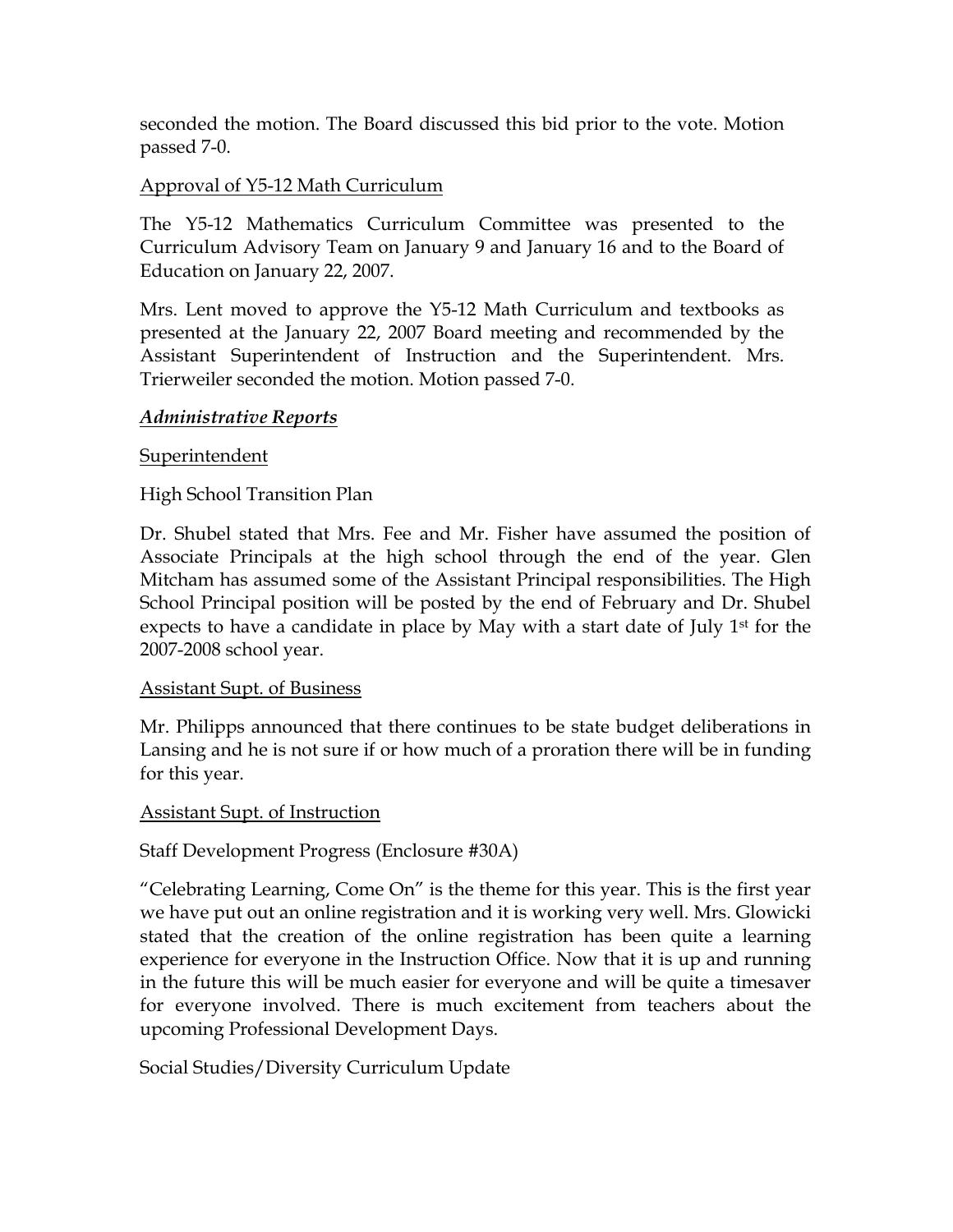Mrs. Glowicki stated that these two groups have merged and the group is currently looking at books that they would like to use for the updated Social Studies curriculum. East Grand Rapids Public Schools will be used as a test pilot site for the elementary book. The District will have a K-12 curriculum for social studies once this is complete. The Social Studies/Diversity curriculum will be presented to the Board in March or April of this year.

Board Representative Reports

Community Action Council – Mr. Steve Edison

Mr. Denton reported for Mr. Edison. This year the Community Action Council is reviewing and redefining its purpose. The mission of CAC is to educate students, parents, and the community to avoid drug and alcohol problems. The officers elected at the January 26<sup>th</sup> meeting are: Dee McGraw, President; Kim Rossi, Vice President; Sam Wolffis, Secretary; and Sara Swaney, Treasurer. March 22nd is the next meeting of the CAC Board. The next full meeting of the CAC will be held on April 19th.

Curriculum Advisory Team – Mrs. Bok

Mrs. Bok stated that her report was essentially already given by the teachers and administrators when discussing and approving the Math curriculum and looking at future approval of the Social Studies/Diversity curriculum.

Joint Facilities Committee – Mr. Denton

The Joint Facilities Committee met on January 17th and looked at future funding for replacement of both turf fields (Mehney and Memorial Field). They discussed having a sinking fund-type arrangement, which would be designated only for future replacement of the turf fields. The committee also revisited the sign/banner ordinance, which the city is working on currently with input from the schools.

Superintendent's Advisory Committee – Mrs. Trierweiler

Mrs. Trierweiler stated that Mr. Philipps presented a very informative presentation of school funding and updates and timelines for bond projects.

Legislative Committee – Mrs. Trierweiler